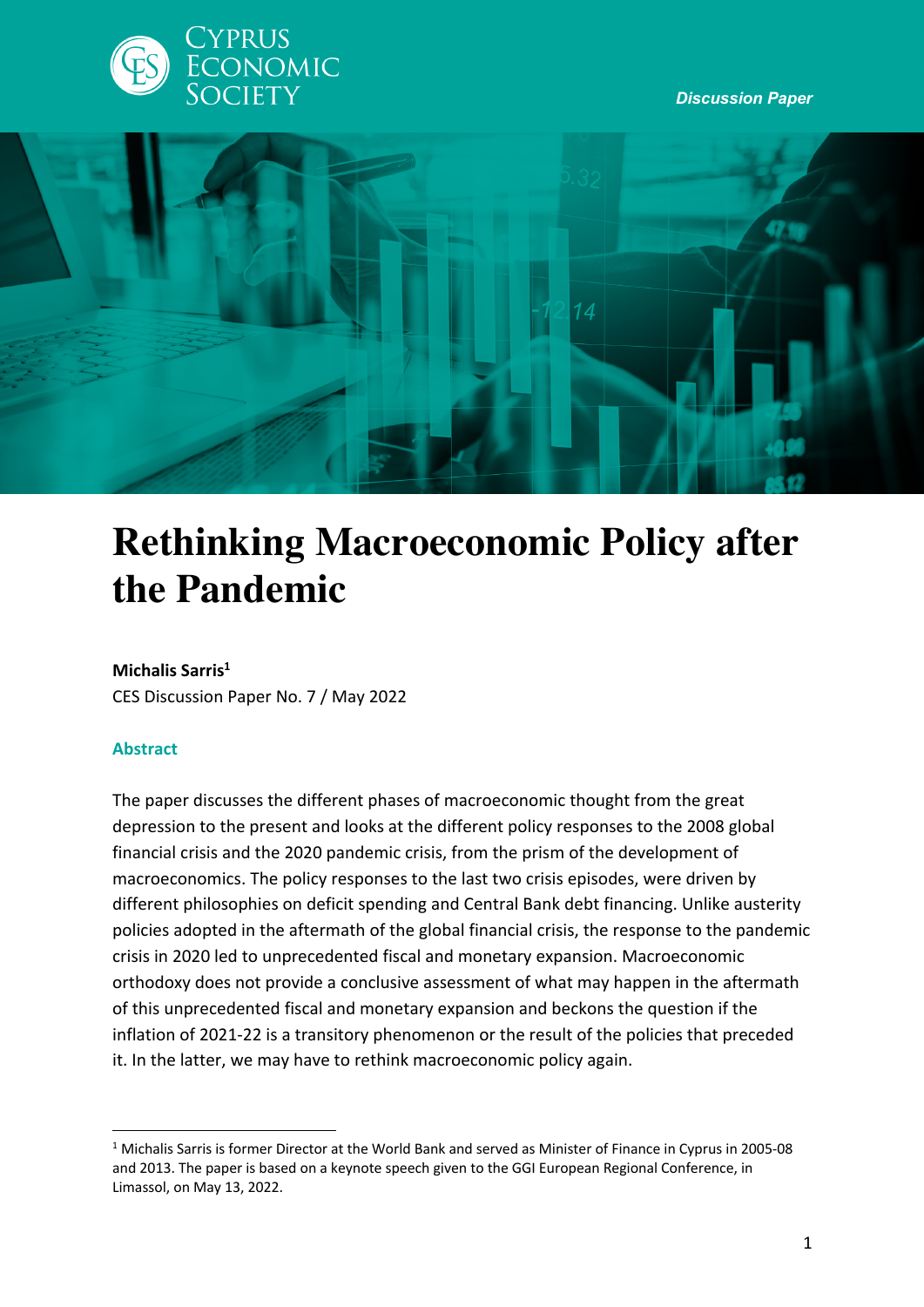

#### **Introduction**

The policy response of Governments and Central Banks to the pandemic was massive and unprecedented. In the USA, the Federal Reserve Bank put out \$3 trillion in high powered money between March and June 2020 equal to what it did in its first hundred years, 1913- 2013. In the UK the Chancellor asked Parliament to approve £40 billion of deficit spending in March 2020 and ended up borrowing £400 billion in the next 12 months, 92% of it financed by the Bank of England. This note considers the question of whether the aftermath of this policy justifies rethinking macroeconomic policy.

## **The Genesis of Macroeconomics**

The 1930s marks the beginning of macroeconomics. During the Great Depression of the 1930's, Keynes in his famous work *The General Theory* introduced the concept that the key to full employment was sufficient demand by the private and public sectors to keep all available resources in the economy fully employed. As private consumption and investment, together with net exports, and are not always guaranteed to generate sufficient demand to ensure that all the output produced is sold, government spending could provide the needed extra demand for full employment. This conclusion was contrary to the prevailing orthodoxy at the time that relied on a theory known as Say's Law that maintained that there can never be general overproduction because 'supply always creates its own demand'.

Keynes also established macroeconomics- the study of the economy as a whole- as a distinct subject in economics. He warned against committing the fallacy of, in his words, "extending to the system as a whole conclusions which have been correctly arrived at in respect of a part of it taken in isolation". This logical fallacy of composition is exemplified by the "paradox of thrift", where increased individual savings reduce national income and thereby aggregate savings, which illustrates that what is true for the part is not necessarily true for the whole.

This insight has important implications for economic policy making including the idea that in a depressed economy deficit spending rather than austerity is the appropriate policy. That the government budget can be used as an instrument of economic policy was a revolutionary idea at the time. The "New Deal" in the U.S.A. is a high-profile example of this approach. The dominant prevailing Treasury View insisted on the need to balance the government budget: Keynes challenged this view arguing that always balancing the government budget, including in a severe depression, is counterproductive.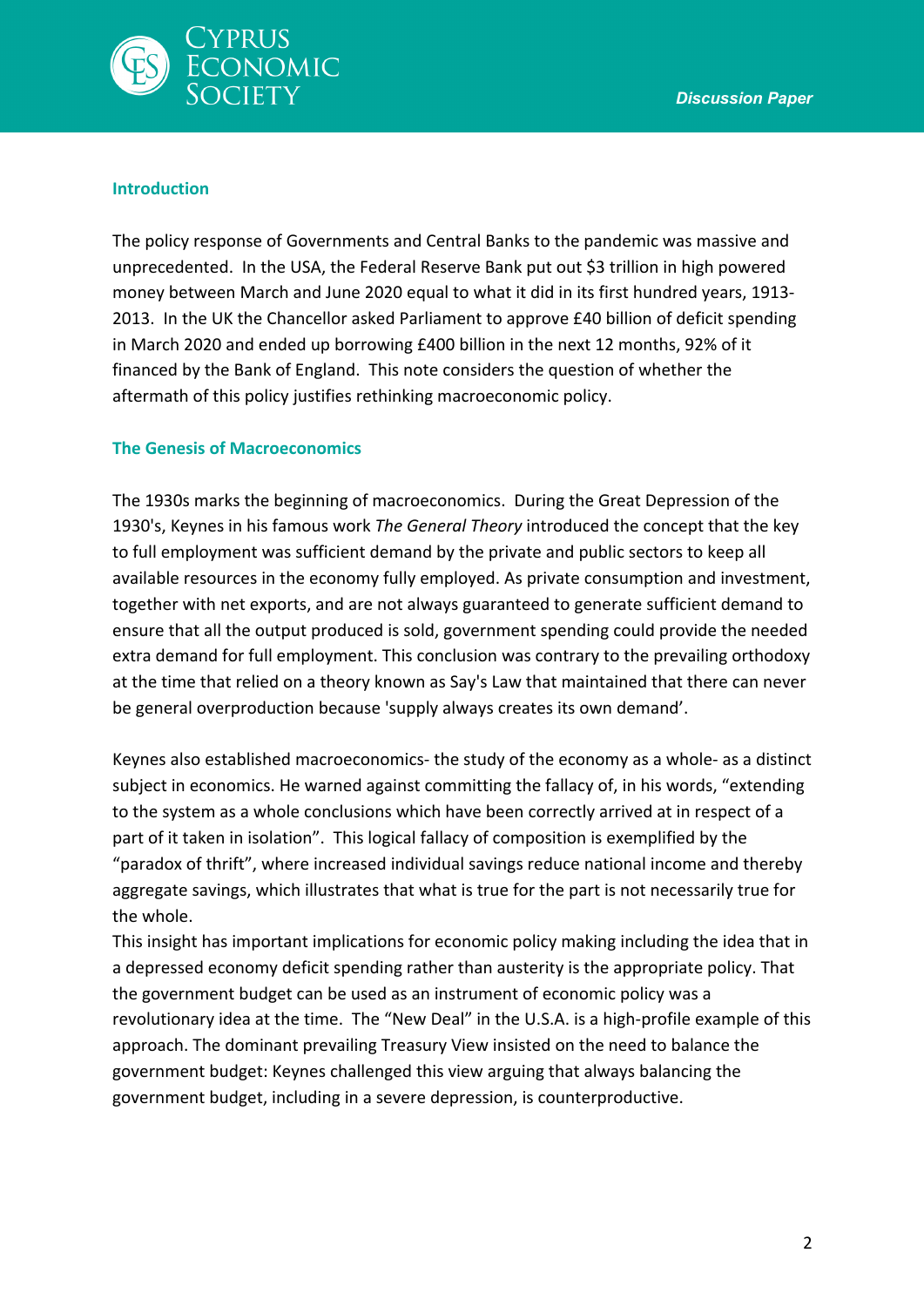

### **The Keynesian Revolution and the Rise and Fall of Fiscal Policy**

This gave rise to the idea of *countercyclical fiscal policy* which became the dominant macroeconomic policy framework through the post war period and into the 1960's i.e., budget deficits during downswings and budget surpluses in the upswing. Meanwhile, a group of economists at the University of Chicago, led by Milton Friedman (that became known as the 'monetarists'), developed an alternative macroeconomic framework focusing on the money supply as the key determinant of economic activity.

The first key message of the Chicago School was that government intervention in the economy in the form of fiscal policy is destabilizing and to be avoided. To the extent that it was necessary to intervene, only monetary policy should be used by following this simple rule: the monetary authorities should control the money supply so that it grows at the same rate as the economy's rate. No more, nor less. The second major theme of the Chicago School was the claim that there is a "natural" level of unemployment. If unemployment is reduced below this level, accelerating inflation will result. In other words, as Friedman claimed in his famous Presidential address to the AEA in 1968, there is no Phillips curve trade-off: lower unemployment by tolerating higher inflation.

By the 1970's, faith in fiscal policy was shaken: long and variable lags before impact on the economy, and politics interfering with sound public finances, were seen as a source of instability. Moreover, high debt to GDP ratios, resulting from persistent deficit spending, were perceived as crowding out private capital investment via higher interest rates, thereby burdening future generations by lowering future output.

#### **The Monetarist Counter Revolution**

The 1970s were characterised by the last serious inflation episode (until the current one); global and US demand were powered by the US fiscal spending on Vietnam and the Great Society and an OPEC oil shock, and powerful unions (stronger that they are today) pushing wages onto a wage-price spiral. It took a sharp increase in interest rates and a severe recession to bring down the resulting inflation. The experience of stagflation (accelerating inflation combined with high unemployment and near stagnant economic growth) in the 1970's led to a weakening of the Keynesian and strengthening the Monetarist approach to macroeconomic policymaking. With the election of Reagan in the US and Thatcher in the UK, the Chicago-Friedman narrative prevailed with monetary policy focusing on price stability to deliver optimal output and employment. The money supply and interest rates were the key tools of monetary policy: like in any free market you can control the price, or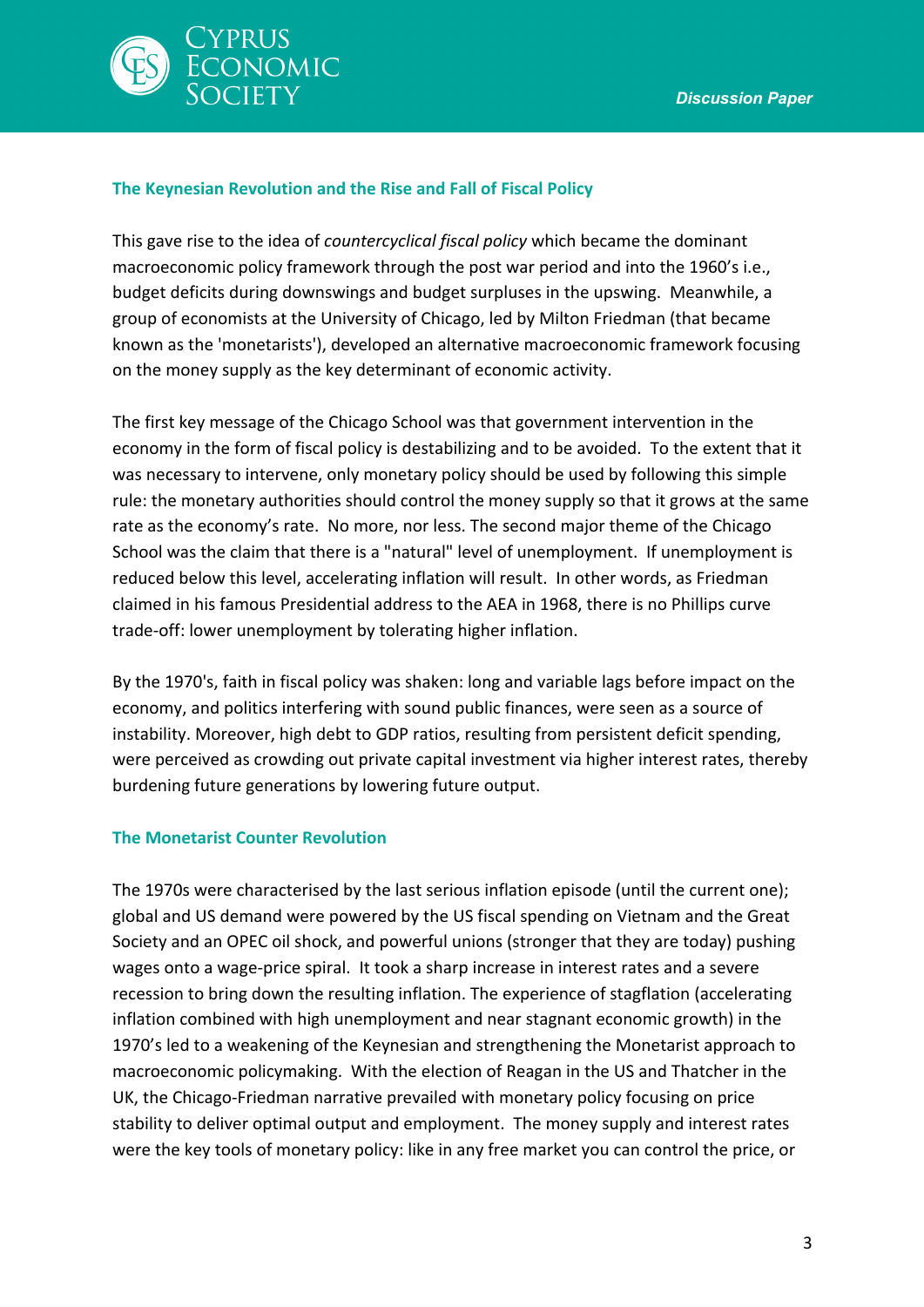

the quantity supplied, but not both. As there was a shifting definition for the money supply, the interest rate became the dominant policy variable.

Since the mid-1980's, trade and capital movement liberalisation and globalisation has powered productivity growth and held down inflation; a huge increase in the global labour force kept the cost of goods and wages in advanced economies down: a 40-year span of essentially price stability followed. Significantly, the famous Phillips Curve of the 60's and 70's seems to have flattened: unemployment stayed low for long periods without inflation.

Over the same period, a steady decline in interest rates reflected mainly strong savings for demographic reasons, as older people save more, and weak investment demand relative to the savings glut. On their way down, interest rates fell below the growth rate of the world economy; growth rates higher than interest rates on government bonds are important for debt sustainability. With interest rates at the effective lower bound (meaning they cannot be pushed any lower), monetary policy could not stimulate the economy and fiscal policy reemerged with a key role in keeping output at its potential; a reversal of the 1970's when emphasis was on monetary policy.

#### **The Policy Response to the Global Financial Crisis (GFC)**

This theoretical consensus was first tested during the GFC. The severe recession of 2008, caused by the 2007 financial crisis, required a coordinated global response. In 2009 Gordon Brown at the G-20 meeting in London secured such an agreement for a coordinated fiscal expansion to raise global demand. With interest rates close to zero, Central Banks had to innovate. The innovation took the form of Quantitative Easing to directly provide liquidity to the banking system by buying bonds in the secondary market. This led to asset price increases rather than more private sector spending through increased bank lending.

Fiscal expansion moderated the decline in economic activity but, as many countries were already deep in debt, it led to further deficit spending and a sharp increase in public debt. According to the prevailing narrative at the time, public debt above 80% of GDP was inimical to economic growth. This threshold was supported by empirical evidence which subsequently was shown to contain errors that invalidated these conclusions. Nevertheless, the 'debt threshold must not be exceeded' narrative was powerful enough to produce a reversal of the coordinated fiscal expansion at the Toronto G-20 meeting in 2010. A period of austerity, a sharp reduction in public spending with negative economic and social consequences followed.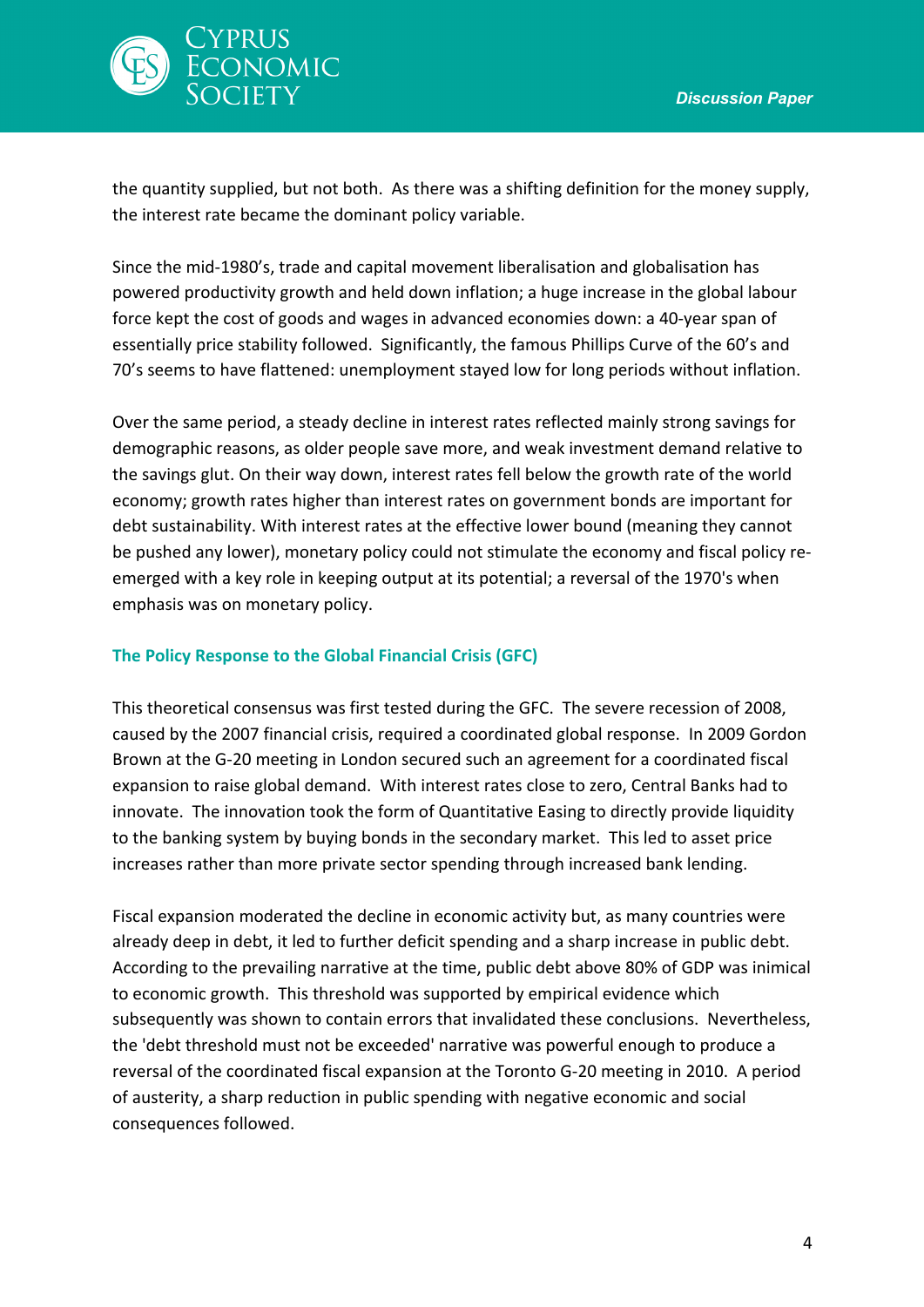

The 'austerity mindset' affected policy making during the Eurozone crisis, particularly in the case of Greece where the economic and social consequences were unnecessarily severe. It is likely that with today's mindset on public indebtedness and Central Bank support for government deficit spending, the Eurozone crisis would have been handled differently. The limited fiscal expansion meant that recovery from the financial crisis was slow; in retrospect, recovery was delayed by austerity as many countries were dealing with the legacy of high debt as well as the concern to maintain enough ammunition to deal with the next crisis. Slowly however, a return to moderate economic growth was achieved through 2019. The next crisis came in an unexpected form.

# **The Policy Response to the Pandemic**

With the onset of the pandemic, a coordinated and sustained response was more forthcoming. There was immediate and substantial fiscal response to protect incomes and employment and keep enterprises alive. There was unprecedented public spending globally and collective borrowing by the Eurozone in support of member countries. Even the traditional proponents of fiscal prudence, such as the IMF, encouraged increased public spending. As a result of increased deficit spending, public debt rose sharply but historically low interest rates, supported by Central Bank financing of these deficits, kept debt service low and financial markets marginalized. The macroeconomic policies implemented globally during the pandemic were contrary to the two most basic norms of the prevailing macroeconomic orthodoxy which were (a) no large-scale deficit spending and (b) no Central Bank financing of government debt. Both conditions were significantly set aside during the pandemic.

Circumstances were exceptional and that is why unorthodox polices were followed. At this point it is worth examining briefly the macroeconomic policies followed by Japanese governments for more than 25 years, which were like the policies pursued by the rest of the world during the pandemic. To deal with the severe economic depression caused by the bursting of 'the worst property bubble in history', Japan implemented expansionary fiscal policies involving huge deficit spending financed by the Bank of Japan. As a result of persistent budget deficits, the debt to GDP ratio in Japan skyrocketed to 250% and almost 50% of all JG bonds are on the balance sheet of the Bank of Japan.

Traditional macroeconomics predicts that these policies will lead to an increase in interest rates, rise in inflation and fall in the exchange rate. None of these predictions materialised. The so called 'Japanification' of macroeconomic policy during the pandemic raises the question of whether these policies (deficit spending financed by the Central Bank) will have similar consequences, namely no rise in inflation and interest rates. If the effects are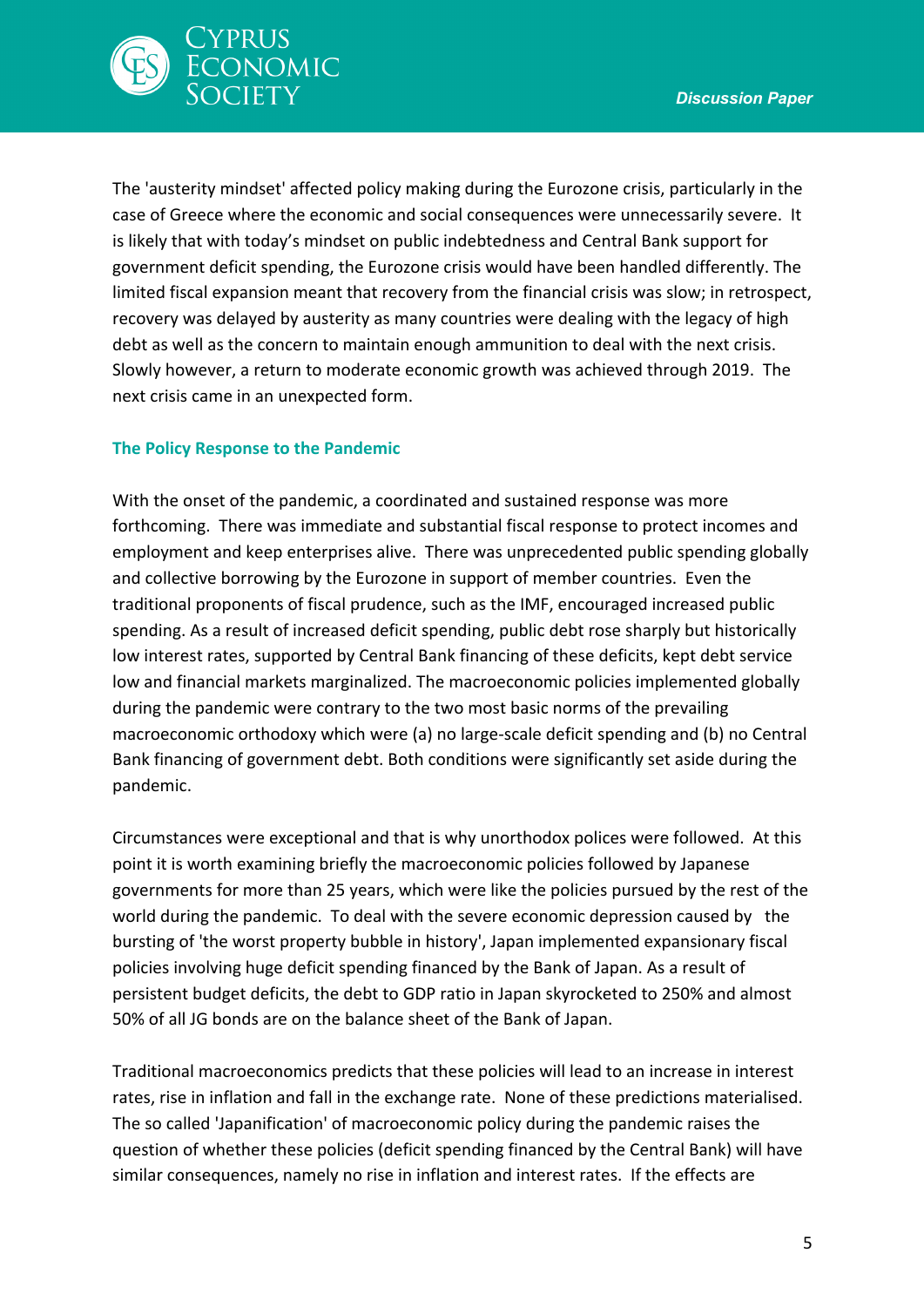

similar, then it is likely that a new post-pandemic macroeconomic narrative may emerge. Before we discuss this question, it will be helpful to take stock of the argument so far.

- a) Economists before the 1930's did not see the point of studying macroeconomics or the need for government intervention because the economy was self-regulating with an automatic tendency to full employment, in the long run to which Keynes replied: 'in the long run we are all dead'.
- b) Keynes disagreed: Studying the economy 'as a whole', was different from the study of its individual parts and government intervention was necessary to ensure full employment.
- c) This led to the Keynesian Revolution in macroeconomic policy during the 50's and 60's during which fiscal policy was used in addition to monetary policy.
- d) The stagflation of the 70's led to the abandonment of Keynesianism in favour of monetarism. Fiscal policy fell out of favour and a belief in the self-regulating capacity of the market economy was restored. This belief was shaken in turn by the GFC. The GFC briefly saw the use of fiscal policy, but 'business as usual' was soon restored, with austerity measures taking hold.

#### **A New Macroeconomic Narrative?**

We now, hopefully, entered the post-pandemic period and the final question I want to discuss is whether a new macroeconomic narrative is emerging. As noted earlier, the response to the pandemic was massively expansionary fiscal and monetary policies globally. The focus has shifted away from the fear of an increasing debt to GDP ratio towards the likely impact of government spending on inflation. There was some concern about the prospect of inflation but overall, the mindset was one of 'we will do whatever it takes'. We are now experiencing high inflation. Under the traditional macroeconomic thinking this would have been the expected consequence of excessive deficit spending during the pandemic. However, the double supply shock because of the pandemic and the Russian invasion of Ukraine, which brought sharp increases in energy and commodity prices, is complicating the debate on the causes of the high inflation the world is currently experiencing.

Before discussing the causes and the policy response to the current inflation, let me spend a minute on a key part of the post-pandemic policy narrative, namely the reappraisal of the role of government in the economy. Within the framework of the accepted paradigm of a mixed economy of private and public sectors it was generally presumed that the private sector was more efficient and therefore the role of government should be limited. But the success of governments in fighting the economic impact of the pandemic (and the failures of the private sector in the 2007 financial crisis) has bestowed a greater role to government. In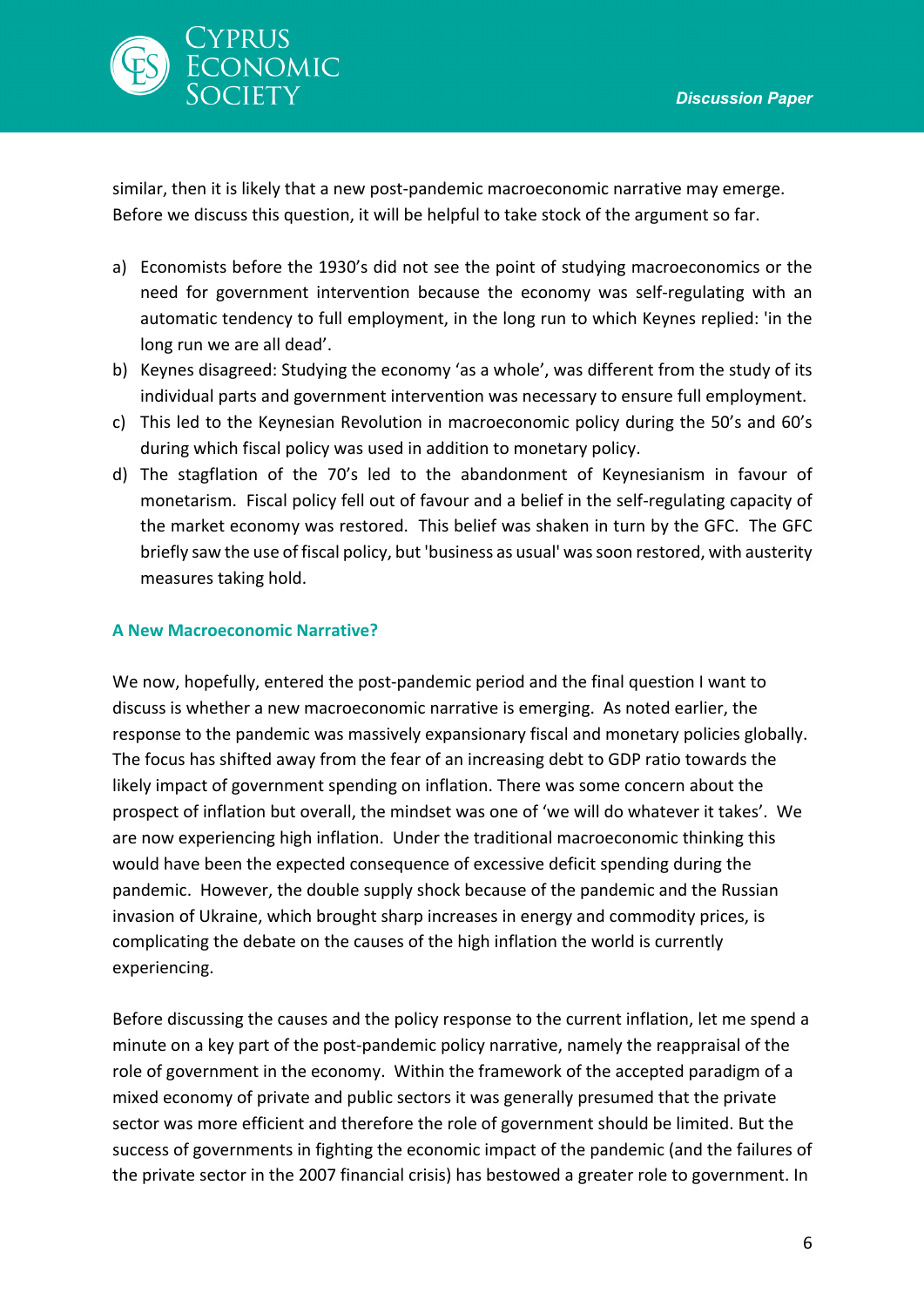

that spirit, there was a reversal of the accepted view that deficit spending is not sound policy: if large government spending can be successful in dealing with the pandemic why can it not be used to prevent, for example, a climate change crisis?

Economists were divided between those focusing on supply constraints (temporary inflation) and those blaming excessive spending (permanent inflation). Initially Central Banks took the view that inflation was a transitory phenomenon and took no action. As inflation persists, a simultaneous demand and supply shock (reminiscent of the 1970's stagflation) poses a sharp dilemma for Central Banks: to signal their independence and that they are serious about avoiding runaway inflation they need to anchor inflationary expectations by normalizing monetary policy quickly but that risks a slowdown in economic activity and even a recession. The concern is that not only can tighter monetary policy and a sharp rise in interest rates cause a recession, but it may also lead to a financial crisis in debt and equity markets.

While the aim is to have a "soft landing", meaning to bring down inflation without causing a recession, doing too little now may necessitate a larger monetary contraction and a much steeper increase in interest rates in the near future, if inflation gets out of hand. The likelihood for this to happen depends to a large degree, on the state of the labour market in each economy. A wage-price spiral would only occur if workers had sufficient bargaining power to force wages up in anticipation of future inflation.

On the fiscal side too, there are no easy solutions. To soften the impact of inflation by reducing indirect taxes and increasing transfer payments to low-income groups dampens the decline in real incomes that helps reduce demand. On the other hand, increasing taxes and reducing welfare payments to help with the deficit will hit hard many vulnerable groups. Increased public spending would be preferable for investments that will reduce supply bottlenecks over time. Supply-chain bottlenecks however are global in nature and cannot be solved by the action of one country alone.

Beyond inflation there is also concern about high debt; but this time (unlike 2010) the advice to governments is to respond by implementing structural reforms to enhance growth prospects rather than by spending cuts and tax increases. A revisiting of the debt sustainability issue: earlier it was thought that 80% debt to GDP was detrimental to growth based on econometric evidence that turned out to be erroneous as mentioned earlier. It was also believed to be unsustainable. But as many eminent economists have recently pointed out, the issue of sustainability primarily relates to of whether the economy's growth rate is higher than the interest rate on government borrowing, rather than the size of the debt to GDP ratio.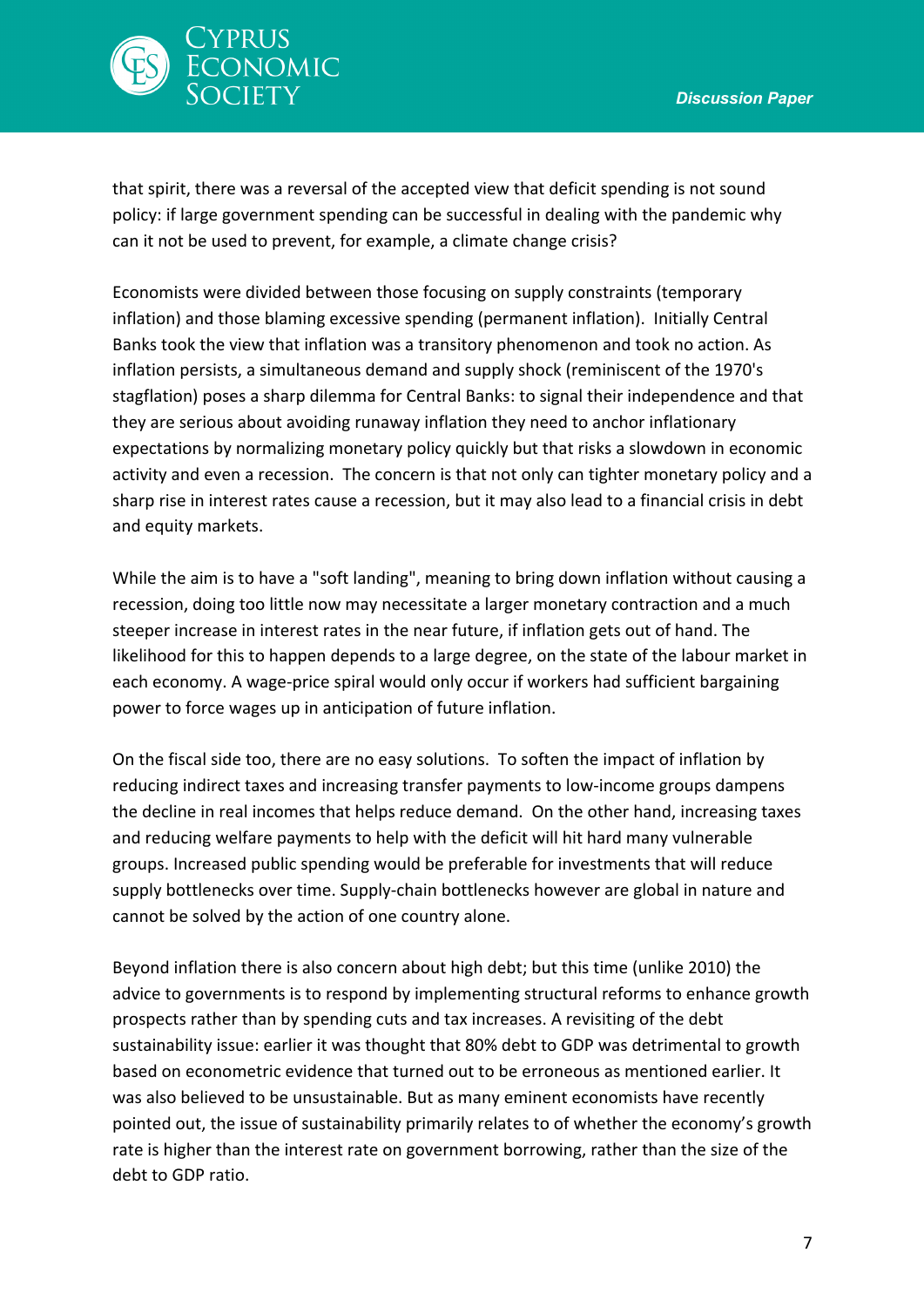

While Central Bank public debt financing and a flexible approach to debt sustainability are important features of a post-pandemic macroeconomic paradigm, some economists take the revision further. These economists speak about the "Japanification" of macroeconomic policy, namely that it is possible to have massive deficit spending that is not "paid for" by reducing spending elsewhere or increasing taxes. To the observation that this pandemicrelated spending has led to inflation that had been dormant for decades, they answer that this inflation is due to supply disruptions and is therefore transitory. Accepting this view would be a far-reaching revision of macroeconomic policy.

# **Conclusions**

Two global crises in 2008 and 2020, respectively, produced two different policy responses formulated by different philosophies on deficit spending and Central Bank debt financing. In response to unprecedented crisis, policies earlier rejected were adopted. For the past 40 years a consensus was established whereby macroeconomic policy put little emphasis on fiscal policy. A key feature of this consensus was Central Bank independence which meant no Central Bank financing of public debt and no political interference with the setting of interest rates.

While Central Bank financing continued to be absent, this consensus was broken during the GFC when fiscal policy came into favour again, but only temporarily. Fear of mounting total indebtedness led to widespread adoption of austerity policies.

In sharp contrast with 2010, in fighting the pandemic in 2020 not only was there sustained fiscal stimulus but it was financed by Central Bank purchases of government bonds. We know the welfare cost of austerity and slow recovery from the 2008 Global Financial Crisis. It remains to be seen what happens in the aftermath of the unprecedented fiscal and monetary expansion to fight the impact of the pandemic. Important questions are still waiting to be answered. How high will interest rates have to rise and will inflation be tamed at a relatively low output cost? Did policy makers do too little in 2008, fearing fiscal deficits and rising debt; or did they do too much in 2020-21 misled by 40 years of no inflation? Will Central Bank public debt financing work in long-run?

I have argued in this presentation that macroeconomics went through several phases since its inception in the 1930s, involving significant re-thinking of macroeconomic theory and radical changes in the direction of macroeconomic policy. The latest example of this process is regarding the 'unorthodox' policies pursued during the pandemic. Would these policies be viewed as a temporary deviation from 'business as-usual' to deal with an unprecedented emergency or could it lead to a more radical re-thinking of macroeconomics? The answer to these questions crucially depends on the verdict with regard to the causes of the current